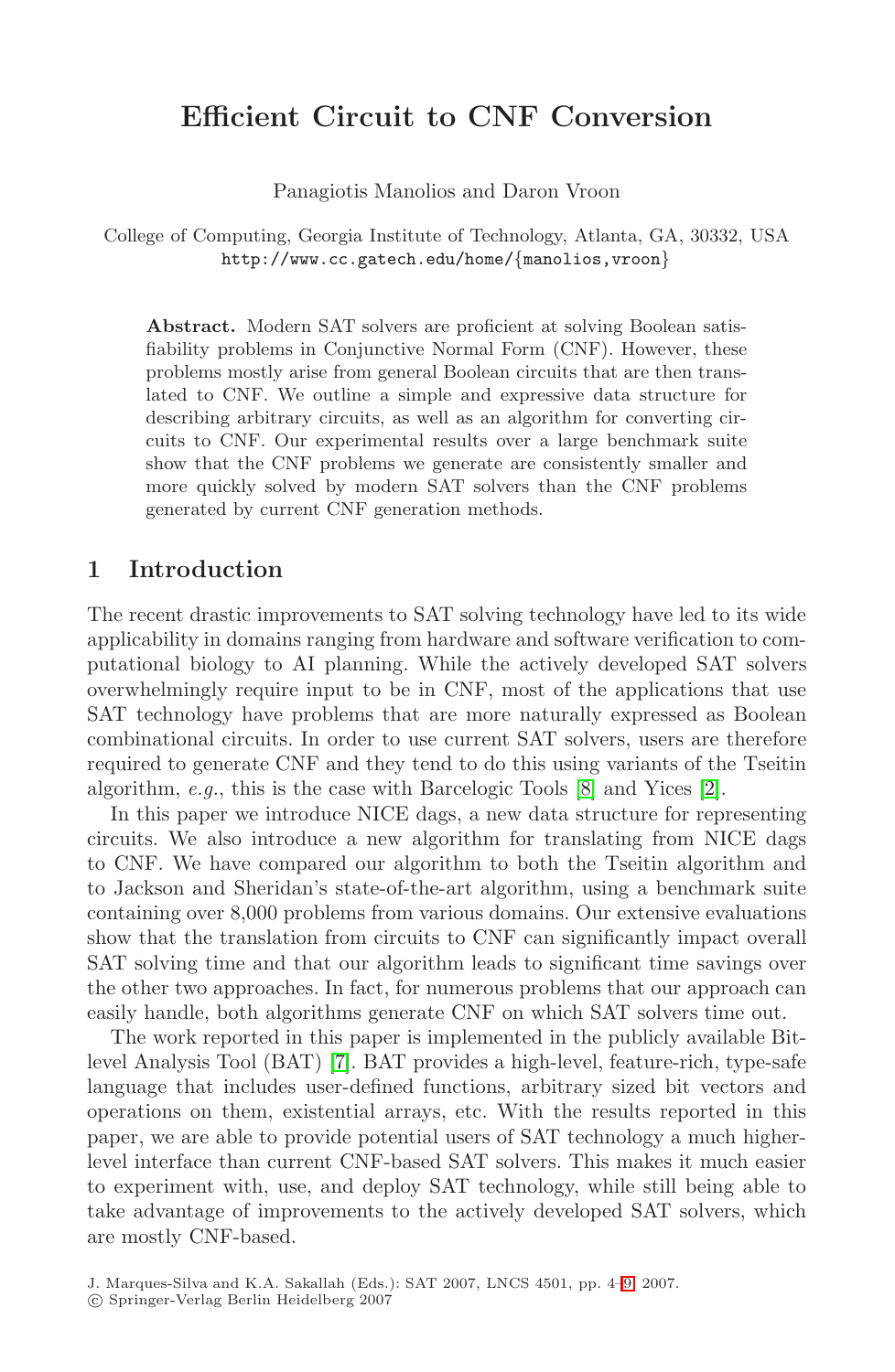

**Fig. 1.** Two examples of NICE dags

## **2 Related Work**

Most modern CNF conversion algorithms are variations of the one originally discovered by Tseitin [9]. This algorithm converts dags composed of internal vertices labeled with ∧, ∨, and ¬, as well as external vertices labeled with variable names. The algorithm introduces a new variable, *x*, for each internal node, *v* that is a child of a  $\vee$  node, and adds the constraint  $x \leftrightarrow v$  to the original SAT problem. This is a linear algorithm.

The Jackson-Sheridan algorithm for conversion to CNF was introduced in 2004 [5]. It takes a Reduced Boolean Circuit (RBC) as input, and is built around a heuristic that is used to decide when to introduce variables for internal vertices. The aim is to minimize the number of clauses in the resulting CNF. However,  $\leftrightarrow$  vertices are rewritten into conjunctions of disjunctions before conversion into CNF, which results in the loss of information that can lead to the generation of fewer intermediate variables. The algorithm is quadratic.

Brummayer and Biere have recently introduced an algorithm for translating from AIGs (And-Inverter Graphs) to CNF [1]. The techniques used are mostly orthogonal to ours, and, for future work, it would be interesting to explore the incorporation of some of their ideas into our algorithm.

Another CNF translation that deals directly with *ite* vertices is presented by Velev in [10]. Our algorithm subsumes this algorithm, *e.g.*, we merge nested *ite* vertices in all the ways that Velev's algorithm does and more. Also, unlike Velev's algorithm, we constrain intermediate variables with implications rather than equivalences, which significantly reduces the number of clauses created when a new variable is introduced.

## **3 NICE Dags**

The circuit representation that our CNF translation algorithm takes as input is the *Negation, Ite, Conjuction, and Equivalence dag (NICE dag)*, which contains external variable nodes, and as the name suggests, internal nodes labeled with ¬, ↔, ∧, and *ite*. The three outgoing edges of an *ite* are labeled with *test*, *then*, or *else*, as appropriate. As with RBCs, NICE dags are further constrained to maximize sharing. For example, no two nodes in the dag are allowed to have the same label and children, and no *ite* node can have a *test* or *then* child labeled with  $\neg$ . Two example NICE dags are given in Figure 1.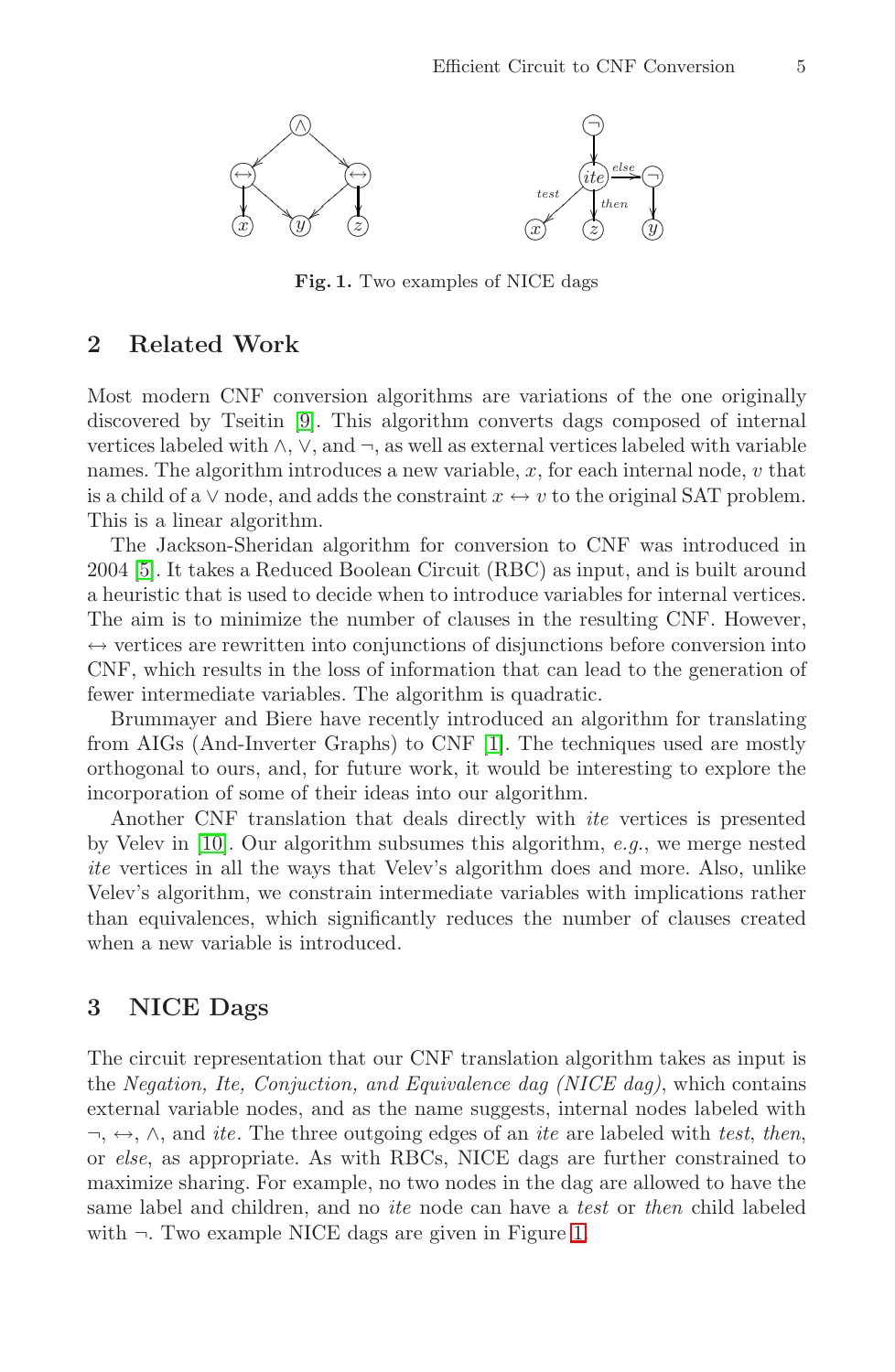6 P. Manolios and D. Vroon

```
cnf ((V, E))pseudo-expand ((V,E))
count-shares ((V,E))
CL := \emptysetfor all v \in V do
  clauses+(v) := nullclauses-(v) := nullC := \text{cnf} + (source((V, E)))return C ∪ CL
```
**Fig. 2.** Main CNF conversion function

## **4 CNF Conversion**

In order to understand our CNF conversion algorithm, it is important to understand the following terminology. The *number of shares* of a node is the number of incoming edges the node has. A *path* is a sequence of vertices,  $v_1, v_2, \ldots, v_n$ such that  $v_1$  is the root of the dag and each consecutive pair of vertices forms an edge. The path polarity of a given path is *negative* if it contains an odd number of ¬ nodes, and *positive* otherwise. The *number of negative (positive) shares* for a node is the number of predecessors of the node that are the last vertex in a path of negative (positive) polarity. Note that a predecessor vertex can appear in a path of negative polarity and a path of positive polarity, so the the number of negative and positive shares can add up to more than the total number of shares.

Our central CNF conversion algorithm is given in Figure 2. It takes a NICE dag as input and returns a set of clauses that are equisatisfiable to the input. The algorithm begins with the *pseudo-expansion* of the the *ite* and  $\leftrightarrow$  nodes of the NICE dag. We will return to this function momentarily.

The next function, count-shares, marks each node with its number of negative and positive shares. This is followed by initialization. A global variable, *CL*, is initialized to  $\emptyset$ . *CL* will contain the clauses constraining the variables introduced for internal vertices. All of the vertices,  $v \in V$  are marked with a clauses+ and clauses- value of *null*. These will eventually contain the clauses generated for  $v$  and  $\neg v$ , respectively.

The core of the algorithm, which is too long to give here, consists of two functions,  $cnf+$  and  $cnf-,$  which take a vertex, *v*, and compute  $clauses+(v)$ and clauses- $(v)$  respectively. These functions recursively visit the children of *v* to compute their clause representations, and then combine the resulting clause sets in the appropriate way. For example, when applied to a  $\land$  node,  $u$ , cnf<sup>+</sup> calls cnf+ on all the children of *u* and then unions their clause lists together to form the clause list for  $u$ . A  $\neg$  node,  $w$ , is processed by cnf+ (cnf-) by applying cnf- (cnf+) to its child. Another way to see this is that cnf+ and cnf- process the NICE dag using depth-first search, keeping track of the polarity of the path that led to the current node, and post-processing the node accordingly. The cnf+ and cnf- algorithms have the following key features: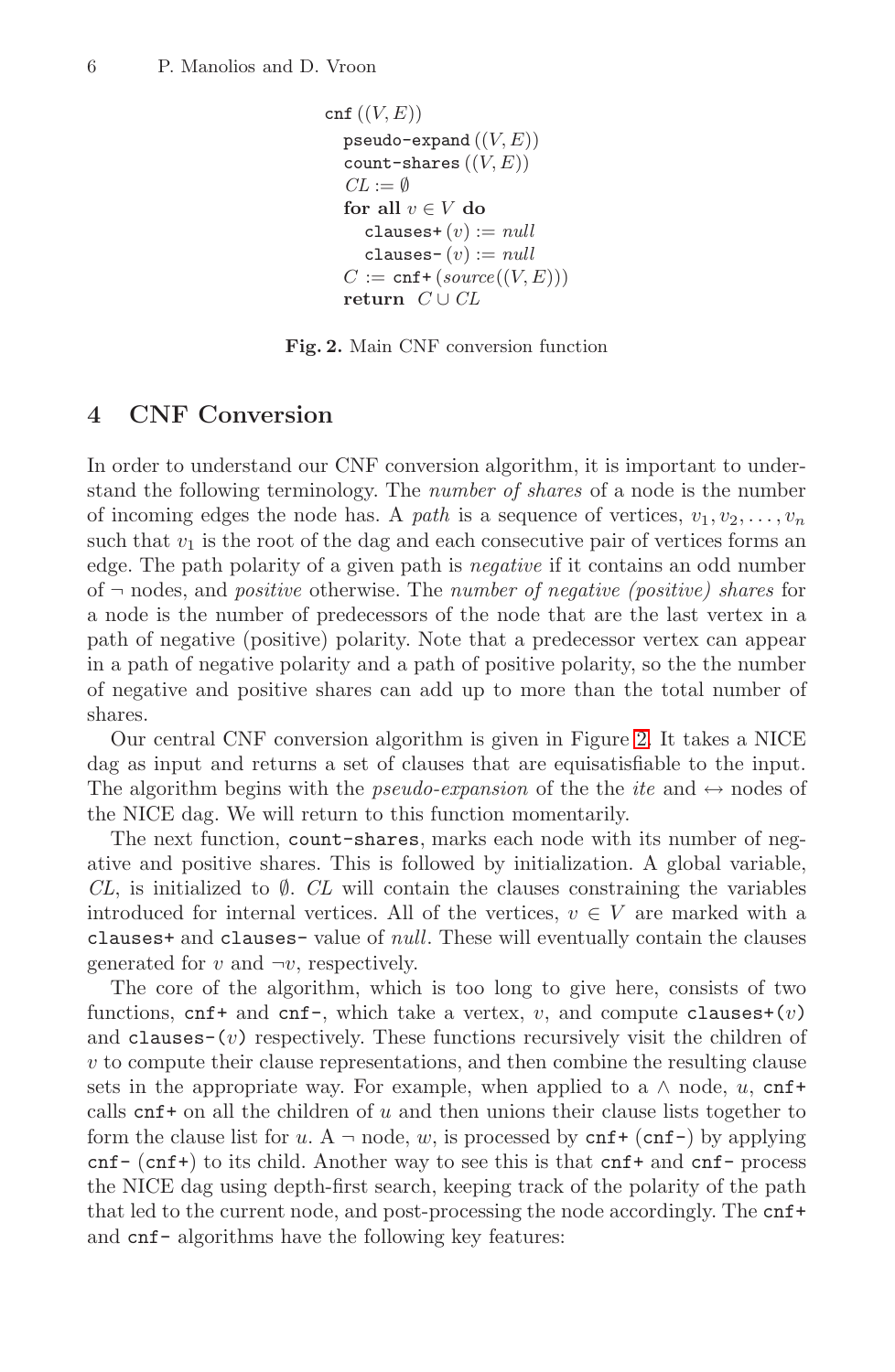- **–** The decision to introduce variables is made separately for a vertex and its negation, and the variable is constrained with an implication rather than an equivalence if it only represents a vertex or its negation, and not both. For example, if a variable, *x* is introduced for *v*, then the constraint  $x \to v$  is added to *CL*. If we later decide that a variable is needed for  $\neg v$ , we add the constraint  $\neg x \rightarrow \neg v$ .
- **–** When forming disjunctions, we use a similar heuristic to Jackson-Sheridan for deciding when to introduce new variables [5].
- $-$  A variable is always introduced for  $v(\neg v)$  if the number of positive (negative) shares for *v* is more than 1 and  $|$ clauses+ $(v)| > 1$  ( $|$ clauses- $(v)| > 1$ ).
- $−$  *ite* and  $\leftrightarrow$  are interpreted as conjunctions of disjunctions regardless of their polarity. For example,  $cnf+(if u then v else w)$  is computed by computing cnf+((¬*u*∨*v*)∧(*u*∨ *w*)) and cnf-(if *u* then *v* else *w*) is computed by computing cnf+ $((\neg u \lor \neg v) \land (u \lor \neg w))$ . This leads to a smaller CNF translation.

Note that this last case introduces some extra complexity to the algorithm. On the one hand, we want to translate *ite* and  $\leftrightarrow$  nodes, as well as their negations, as conjunctions of disjunctions. This means that the translations of these nodes and their negations are no longer syntactic negations of each other. That is, the negation of an *ite* node, does not simply translate to  $a \rightarrow$  node whose child is the positive translation of the *ite*, since this would be a disjunction of conjunctions. That is why we do not expand *ite* and  $\leftrightarrow$  nodes before the translation. This way, we can keep track of the fact that these translations are negations of each other by maintaining clauses+ and clauses- for the original *ite* or  $\leftrightarrow$  node.

On the other hand, in the example above, what if  $u \vee w$  appears elsewhere in the dag? In this case, we will lose some sharing information if we do not expand the *ite* node before CNF conversion, since we will have another instance of *u*∨*w* when we do expand it. This is why we have the pseudo-expand function that starts our CNF translation algorithm. This function will mark the example above with new "pseudo-arguments" called args+ and args-. The args+ mark is set to the pair of vertices representing  $(\neg u \lor v), (u \lor w)$ . The args- mark is set to the pair of vertices representing  $(\neg u \lor \neg v), (u \lor \neg w)$ . Then, when counting shares, we count the shares of the "pseudo-arguments" of *ite* and  $\leftrightarrow$  formulas rather than the actual arguments. This allows us to capture the appropriate sharing information without losing the negation information for *ite* and  $\leftrightarrow$  and nodes.

In general,  $\text{cnf } ((V, E))$  has a running time of  $O(|V|^2)$ . However, as we will see in our experimental results, our algorithm runs faster than Tseitin's algorithm, which is linear, showing that our algorithm is linear is practice, at least for the benchmarks tested.

#### **5 Experimental Evaluation**

We implemented Tseitin's algorithm [9], Jackson and Sheridan's algorithm [5], and our algorithm in the Bit-level Analysis Tool (BAT). BAT is a tool for solving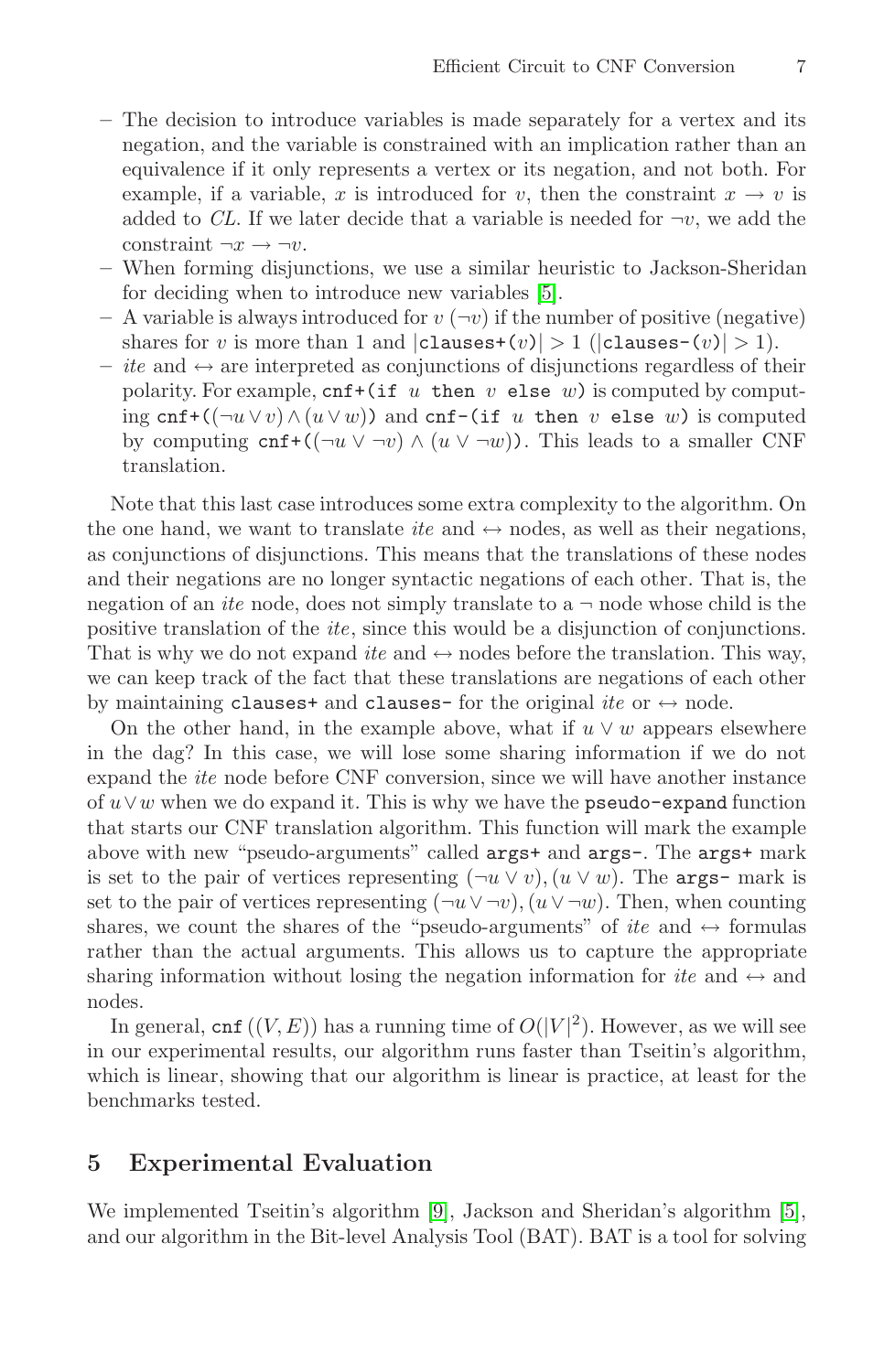

**Fig. 3.** Scatter plots comparing our algorithm to Tseitin and Jackson-Sheridan

formulas over the theory of bit vectors and existential arrays [7,6]. After processing arrays, BAT converts the resulting circuit into a NICE dag, which it uses to perform further simplifications. Finally, it converts the NICE dag to CNF.

We ran all three algorithms over a suite composed of 8,284 benchmarks. These include refinement theorems for two, three, and five stage pipeline machines, a correctness theorem for the Instruction Cache RAM unit from the Sun PicoJava II microprocessor, a theorem involving the out-of-order retirement of instructions, and benchmarks from the 2006 SMT competition for the quantifier-free theory of uninterpreted functions over 32-bit bit-vectors. We used the latest version of MiniSat2 with simplification enabled to solve the resulting CNF problems [4]. The BAT time never exceeded 25 seconds for any benchmark, and MiniSat2 was given a timeout of 10 minutes. Experiments were run on an 2.4 GHz Intel Pentium 4 machine with a 512K cache and 1 GB of memory.

Scatter plots comparing our algorithm to the Tseitin and Jackson-Sheridan algorithms are given in Figure 3. Times reported are the total time taken for BAT and MiniSat2. Represented here are all benchmarks that took at least 0.1 second for Tseitin or Jackson-Sheridan to complete. Those taking less than a 0.1 second had comparable running times for all algorithms. Points above the diagonal indicate that our algorithm resulted in a faster overall solving time. Points along the top edge indicate time-outs for the competing algorithm. Based on these numbers, our algorithm clearly out-performs Tseitin and Jackson-Sheridan on almost all problems, often by orders of magnitude. Since this improvement is observed in the presence of CNF preprocessing (as performed by Minisat2), our view is that preprocessing techniques are not a satisfactory alternative to CNF translation [3]; rather these two approaches can be complementary.

Also, as noted earlier, despite the fact that our CNF translation is quadratic in the worst case, in practice it is faster that the linear-time Tseitin translation. The total time spent translating the benchmarks to CNF was 3,725 seconds for Tseitin and 3,409 seconds for our algorithm.